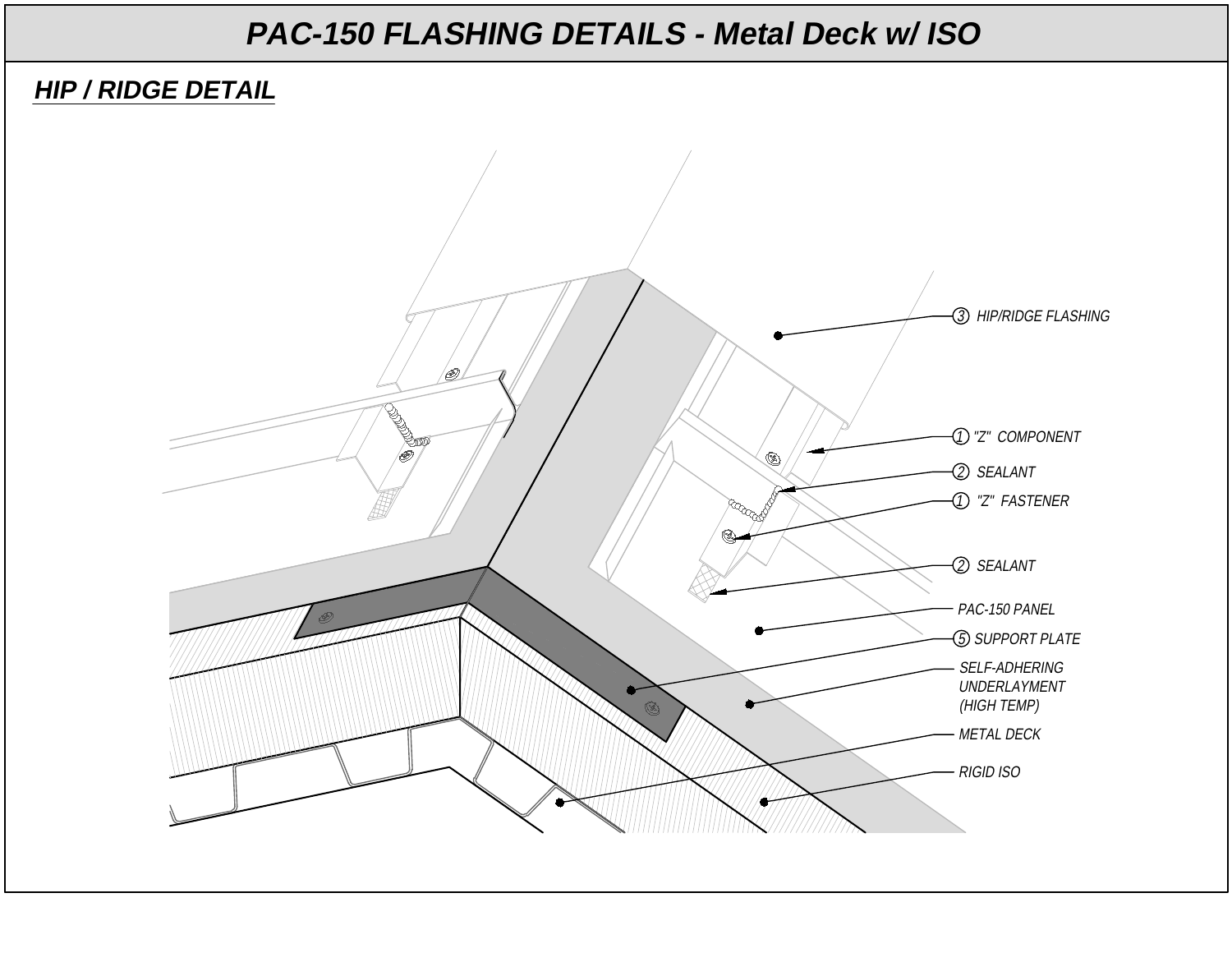#### **VENTED RIDGE DETAIL**

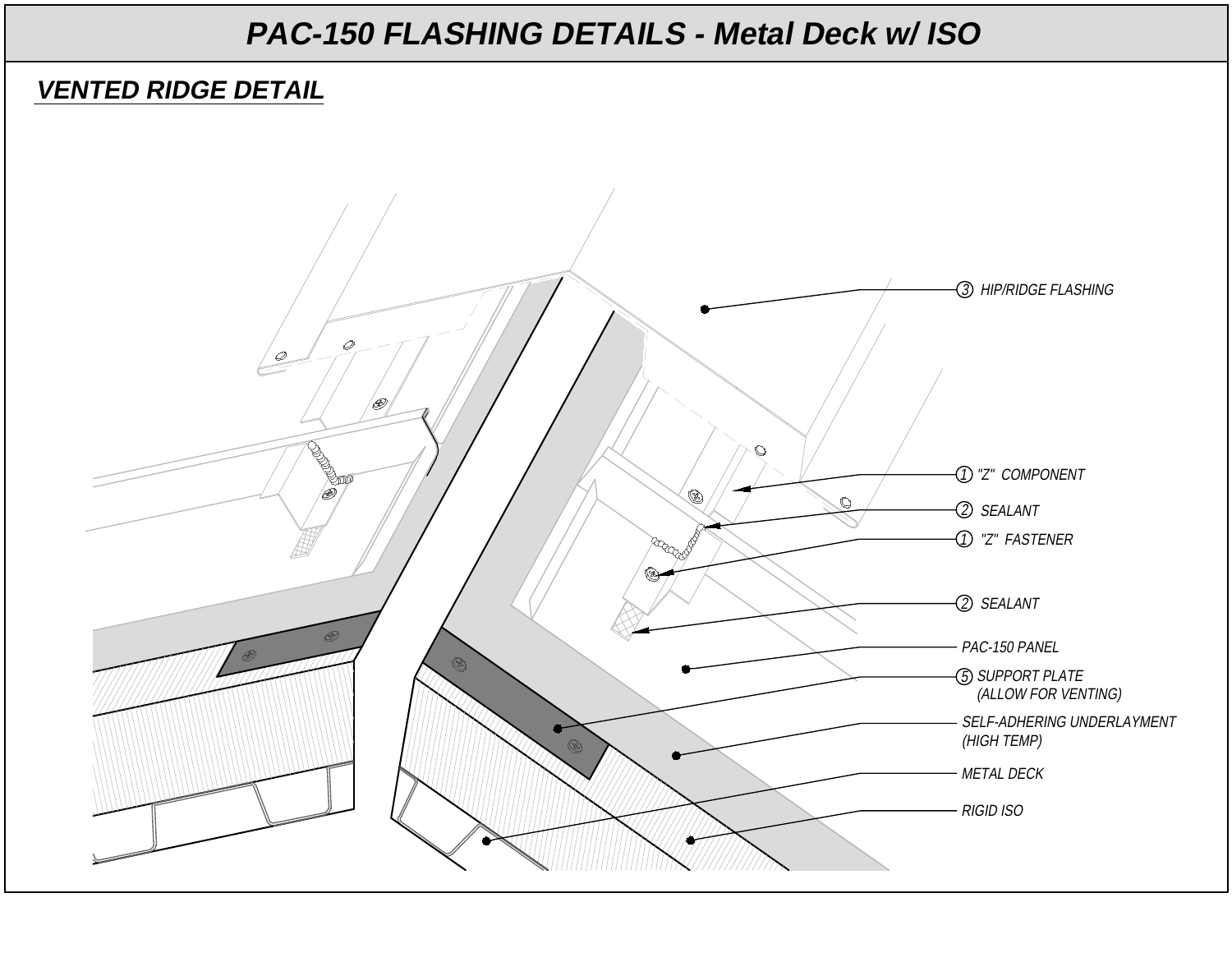### 2. **VALLEY DETAIL (One Piece)**

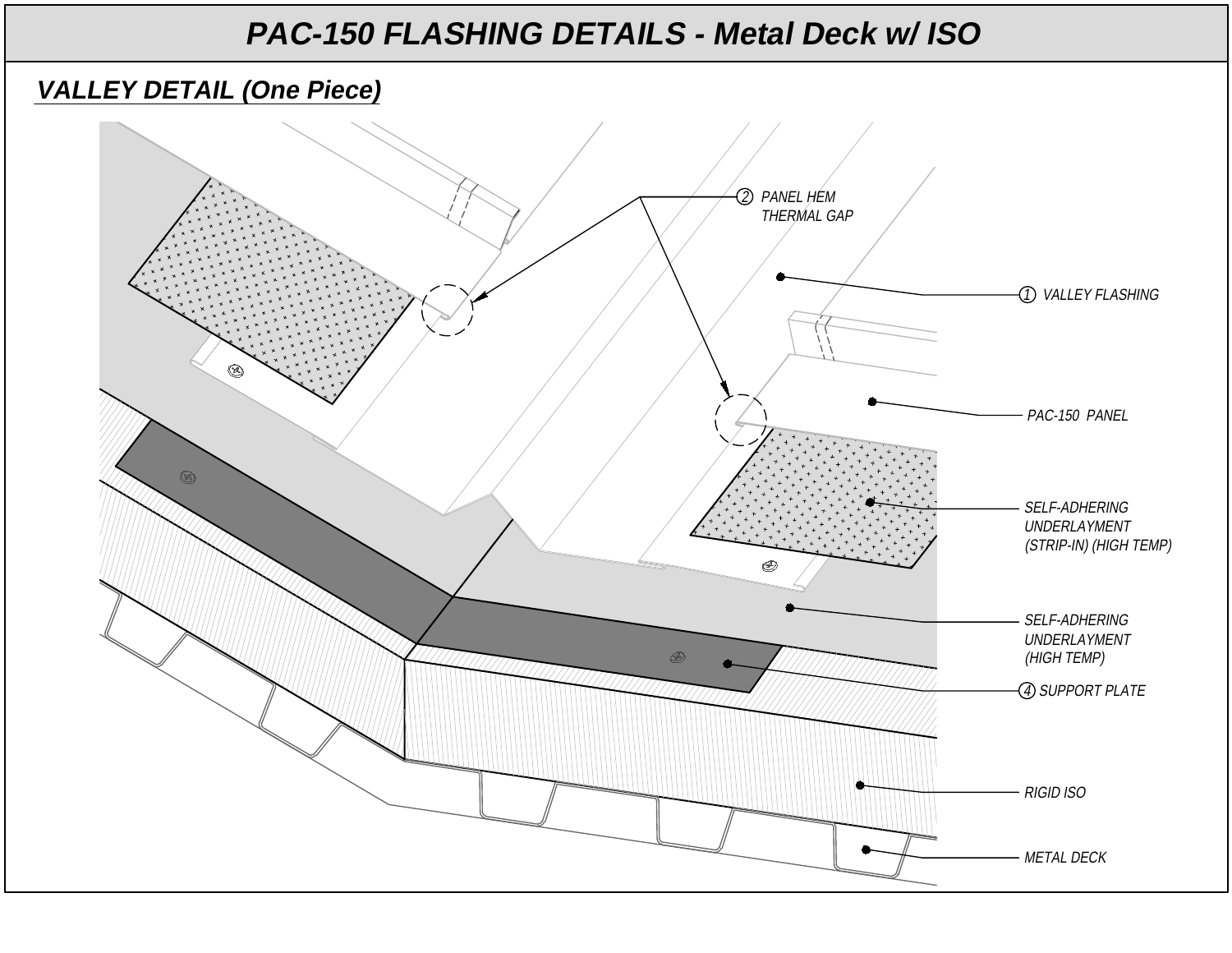### **VALLEY DETAIL (Clip)**

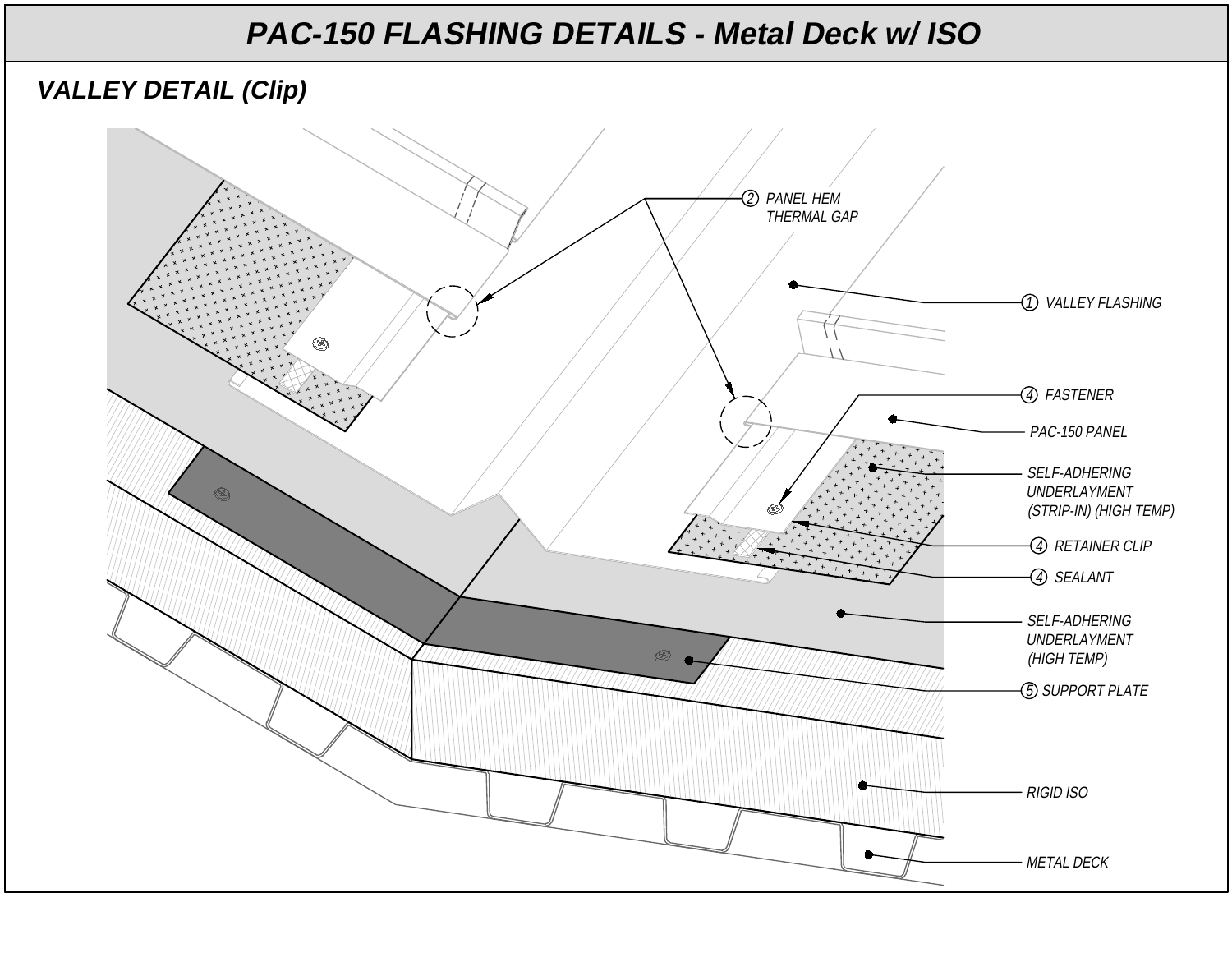### **EAVE DETAIL**

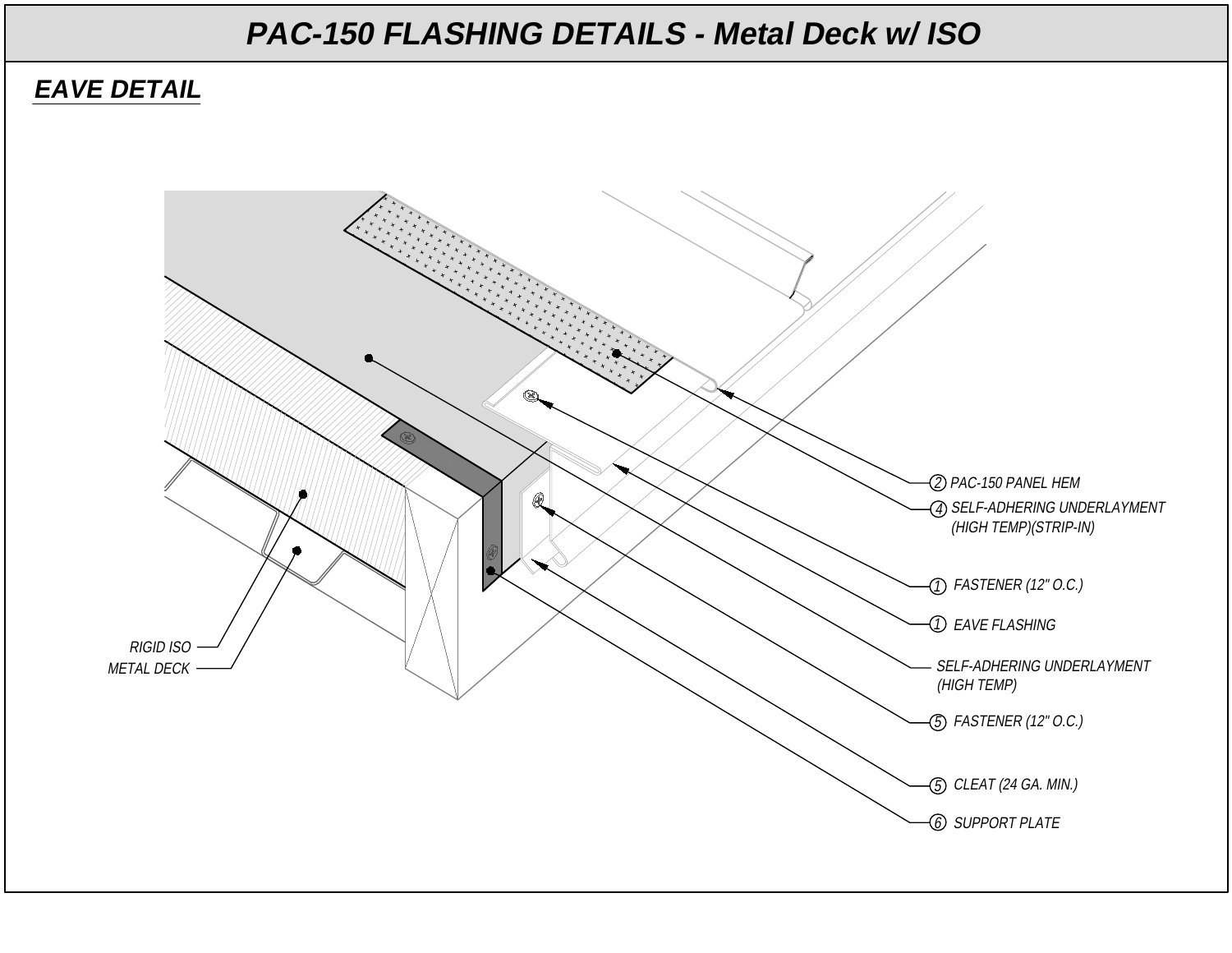#### **EAVE DETAIL**

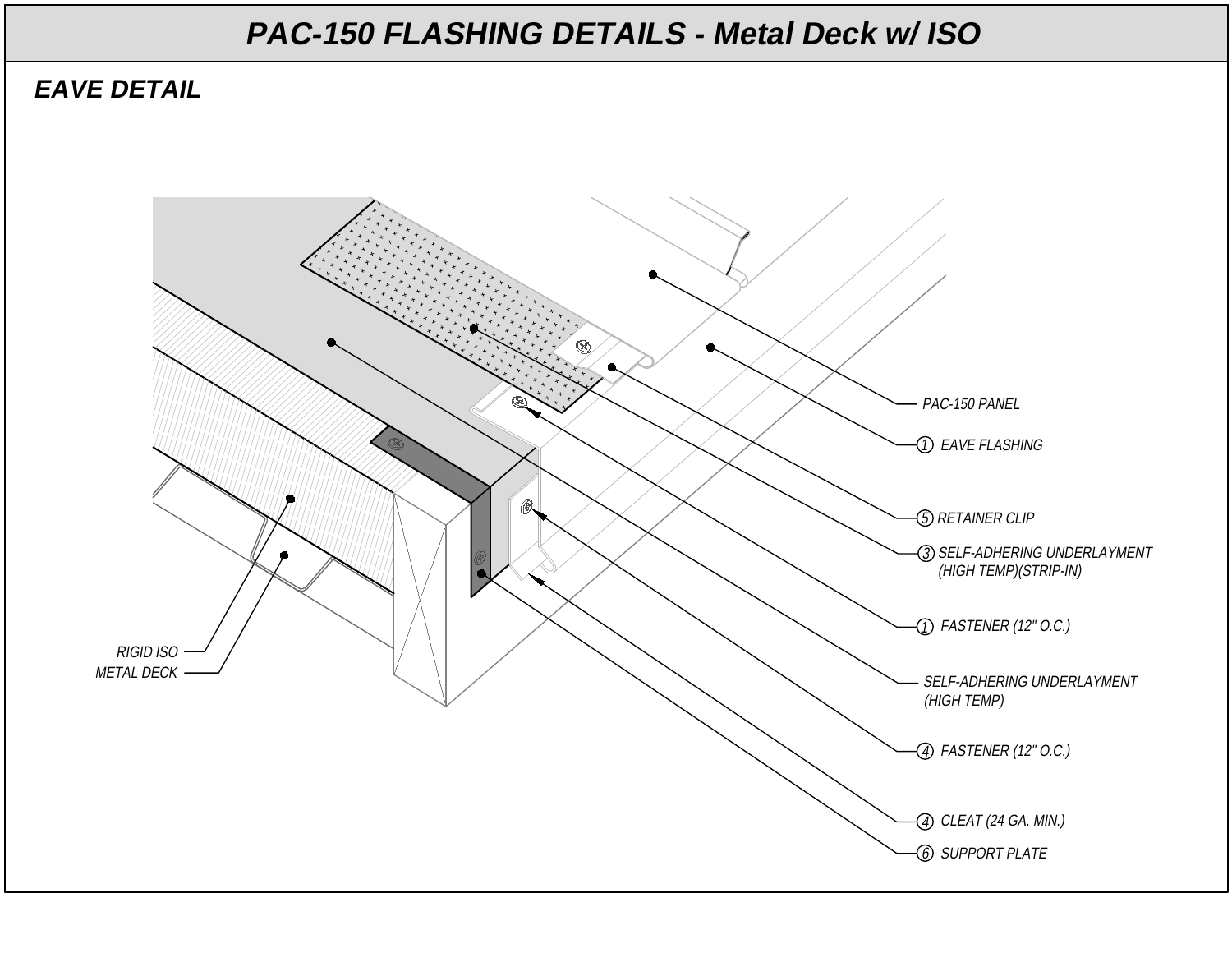### **EAVE w/ FASCIA DETAIL**

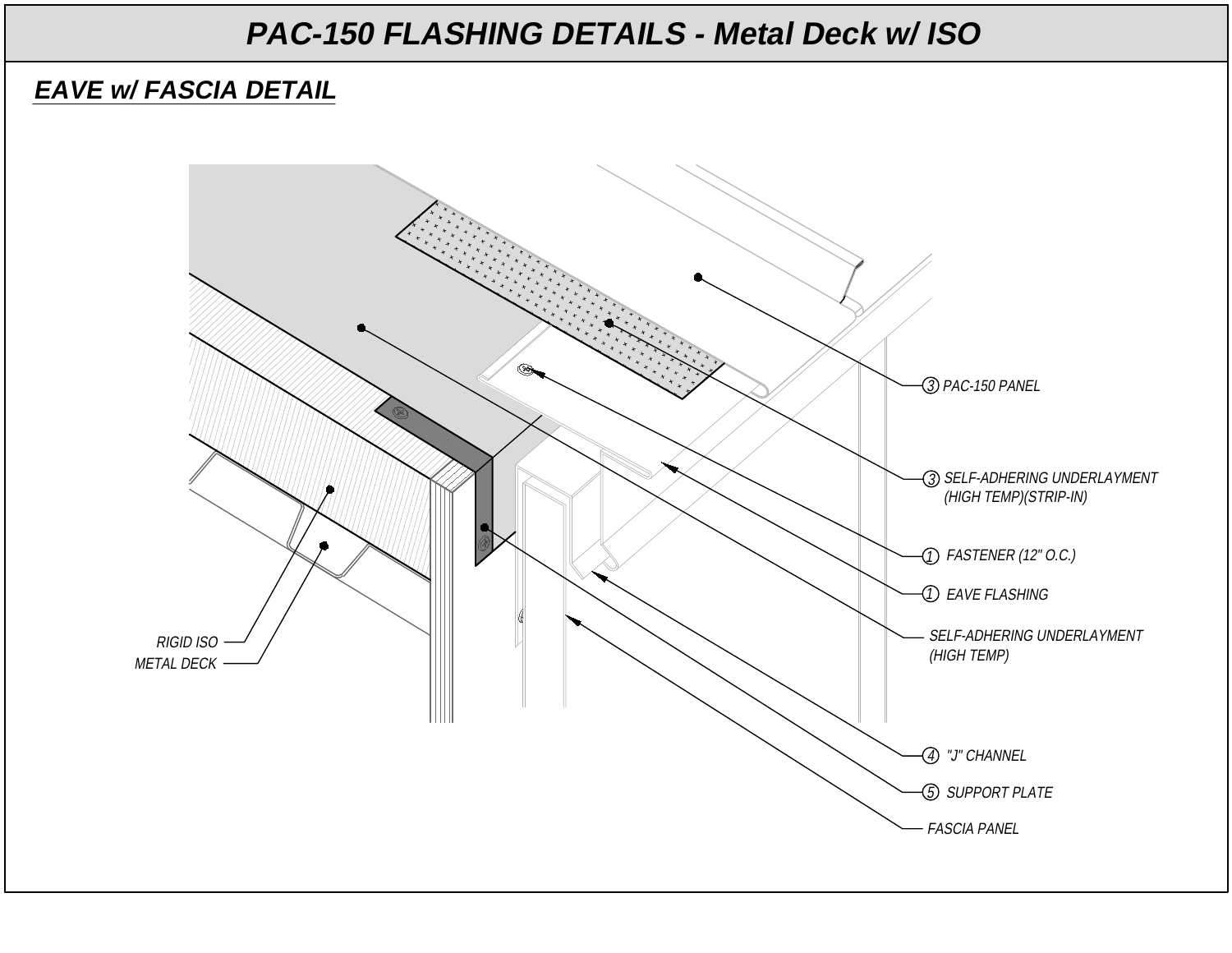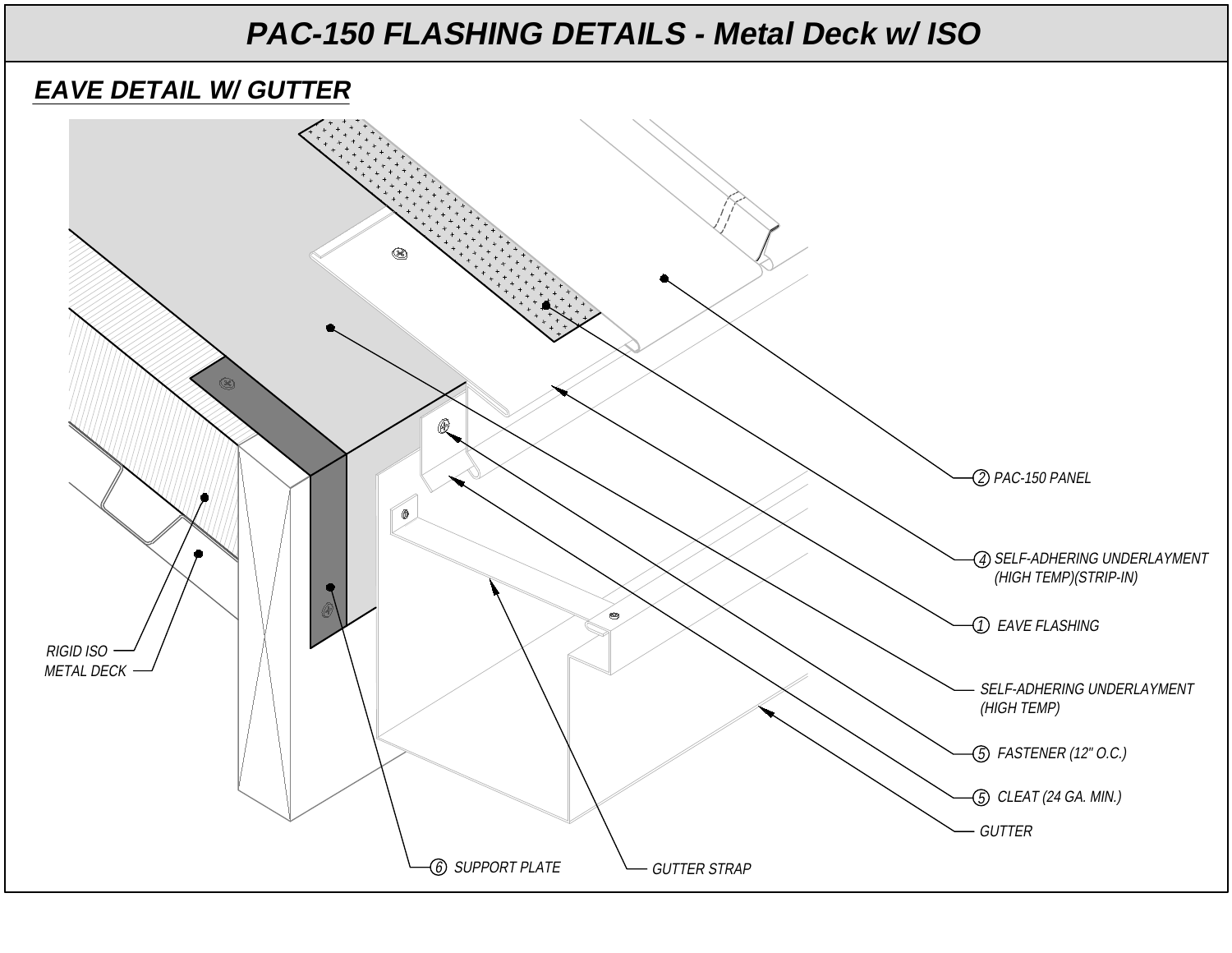### **EAVE DETAIL W/ GUTTER**

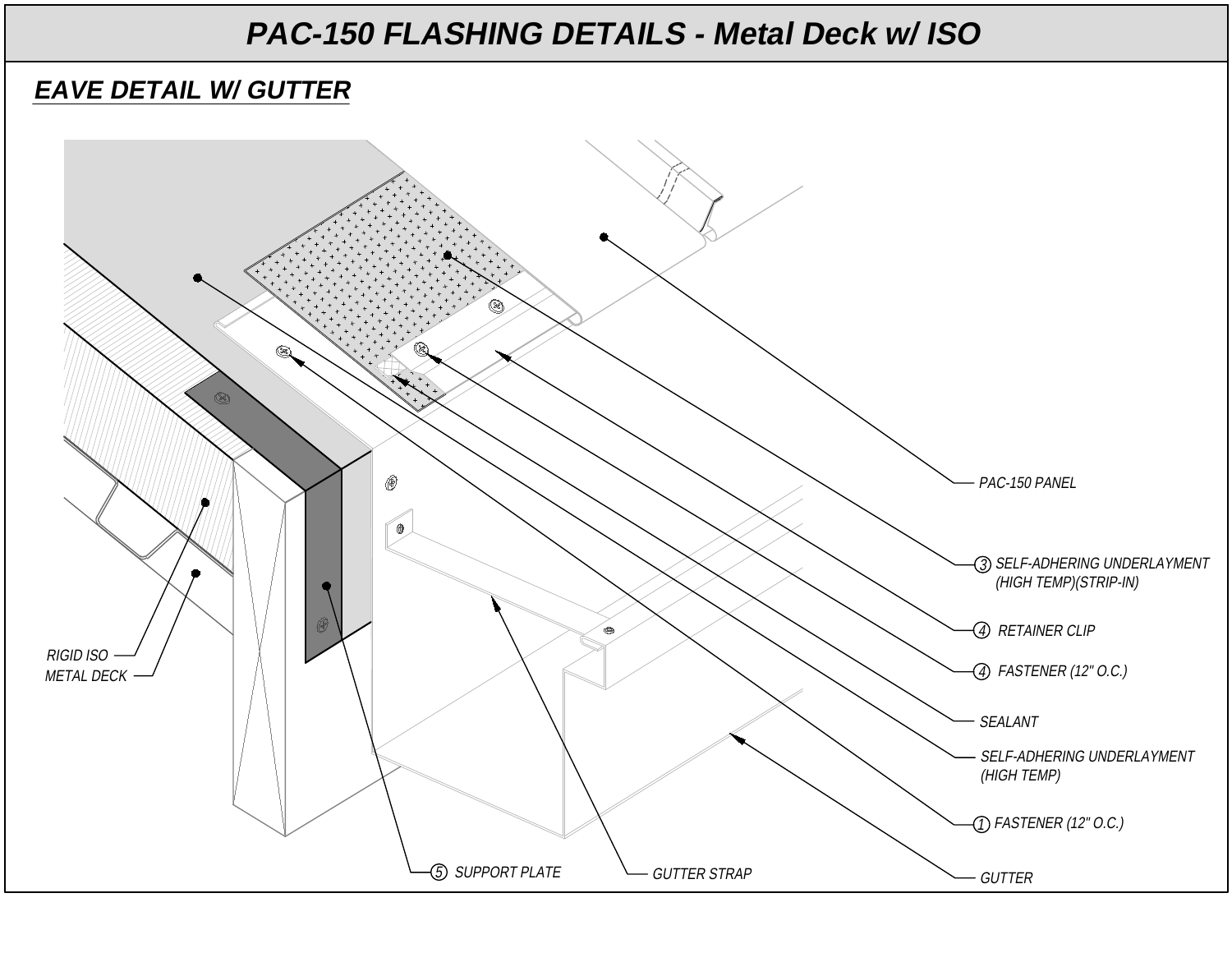#### **RAKE DETAIL**

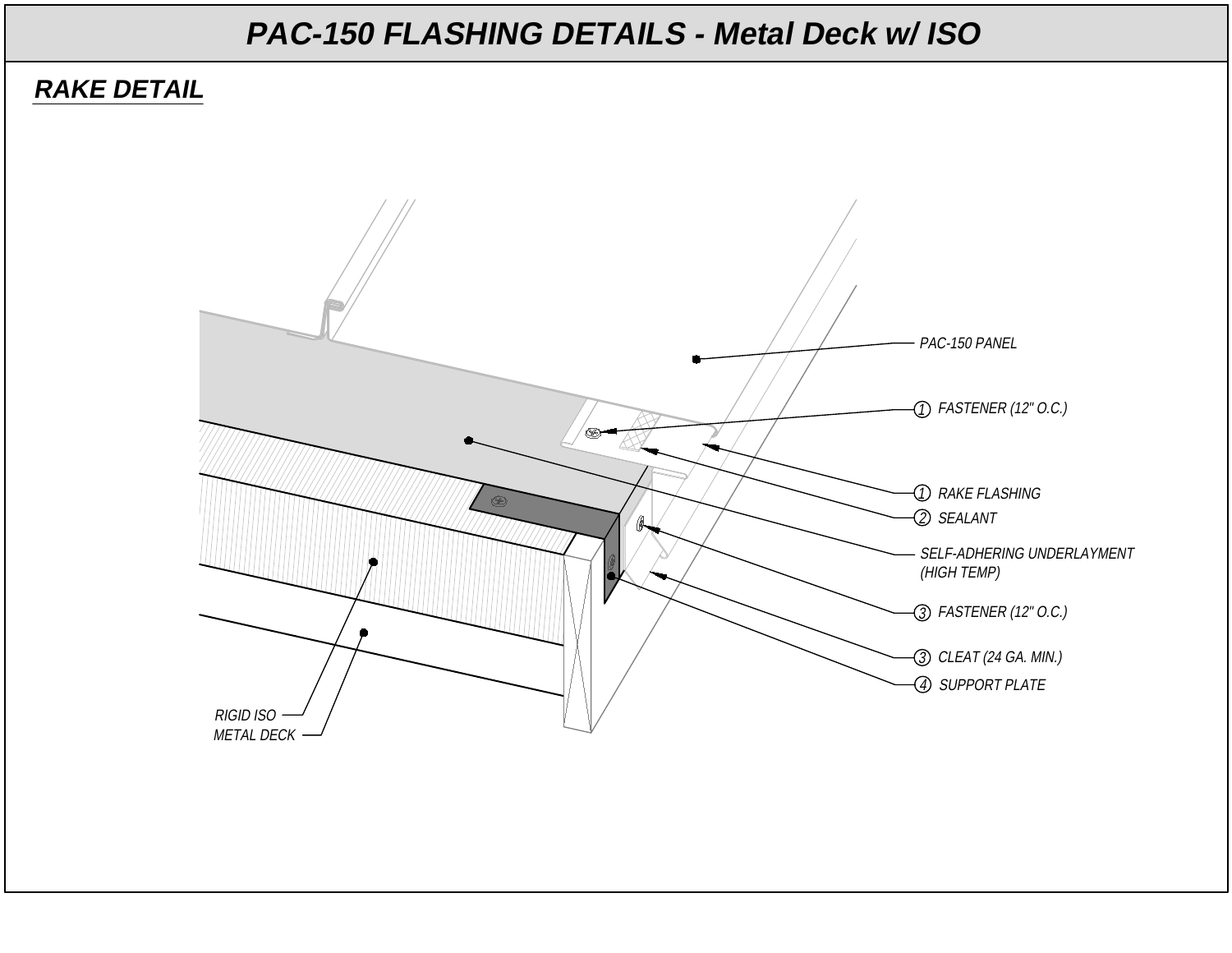#### **RAKE DETAIL W/ "J" CLOSURE**

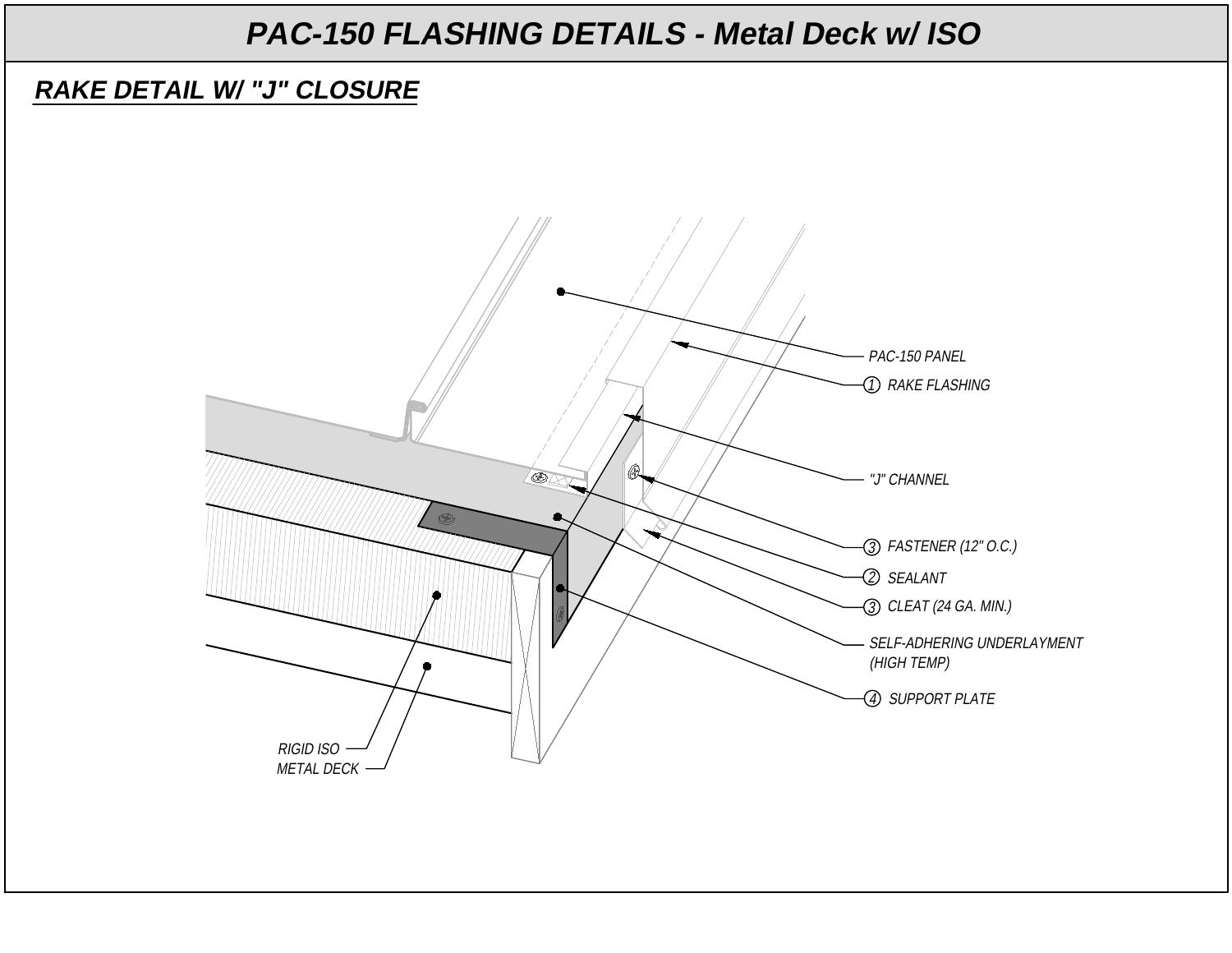### **PEAK DETAIL**

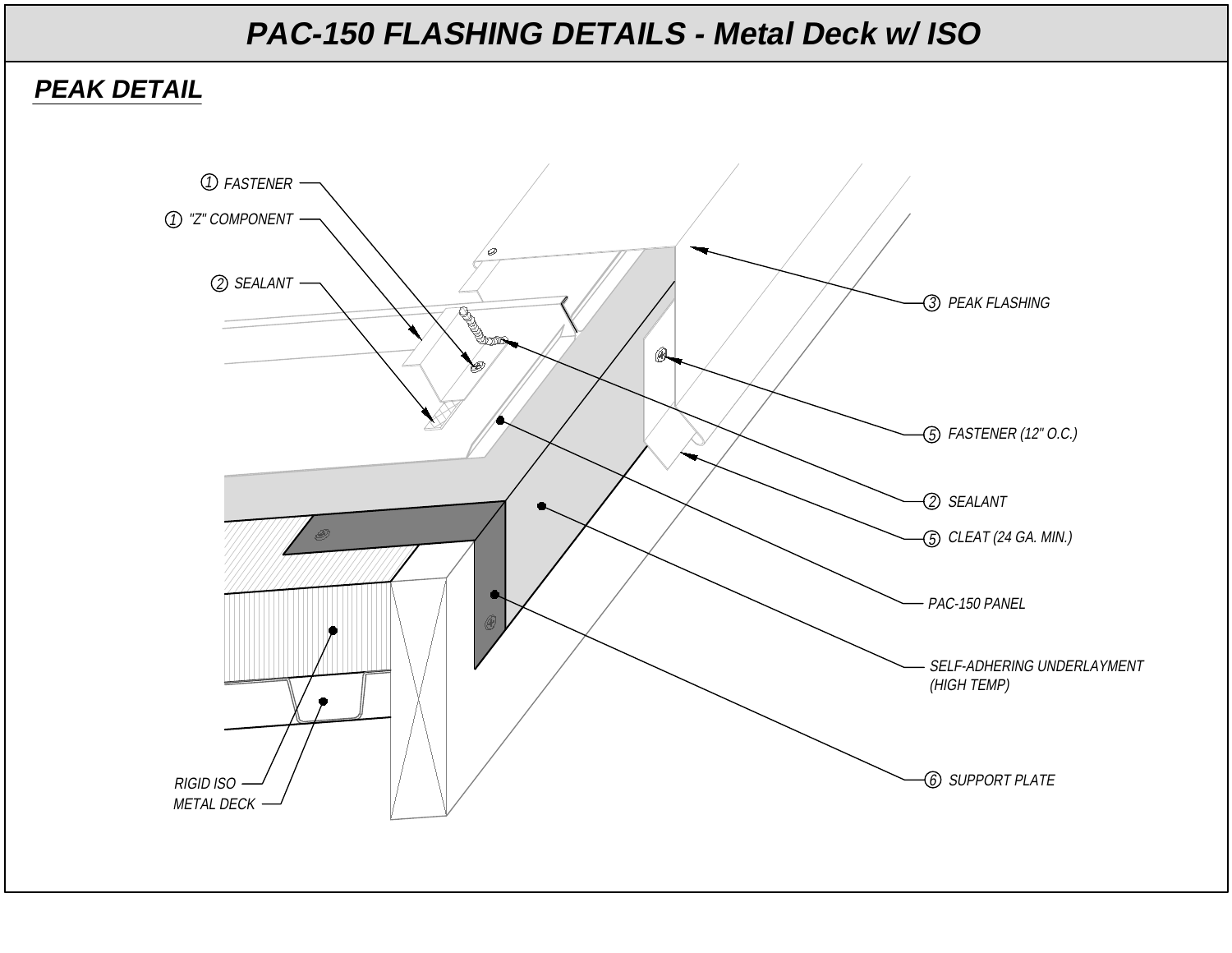#### **HEADWALL DETAIL W/ RECEIVER**

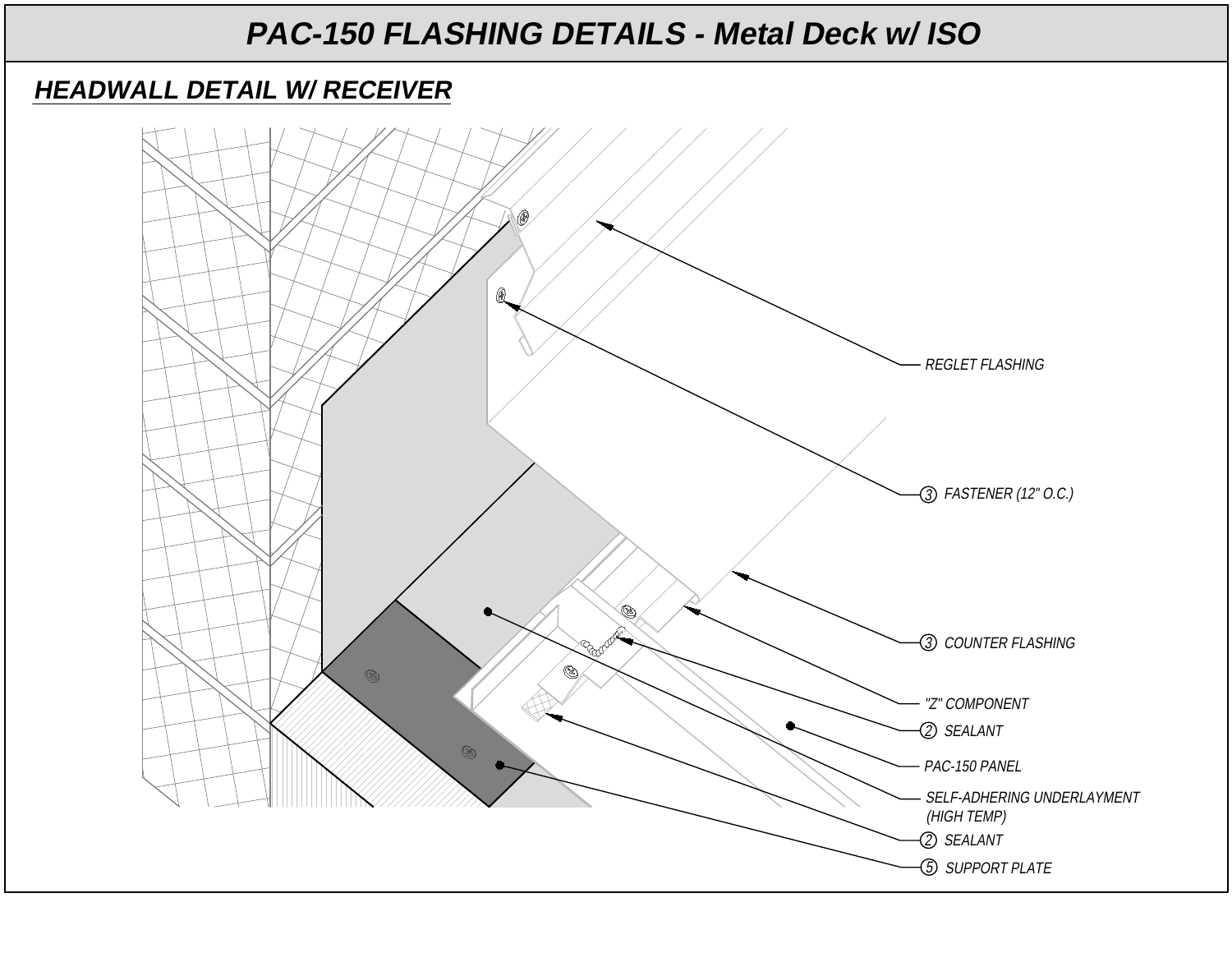#### **HEADWALL DETAIL**

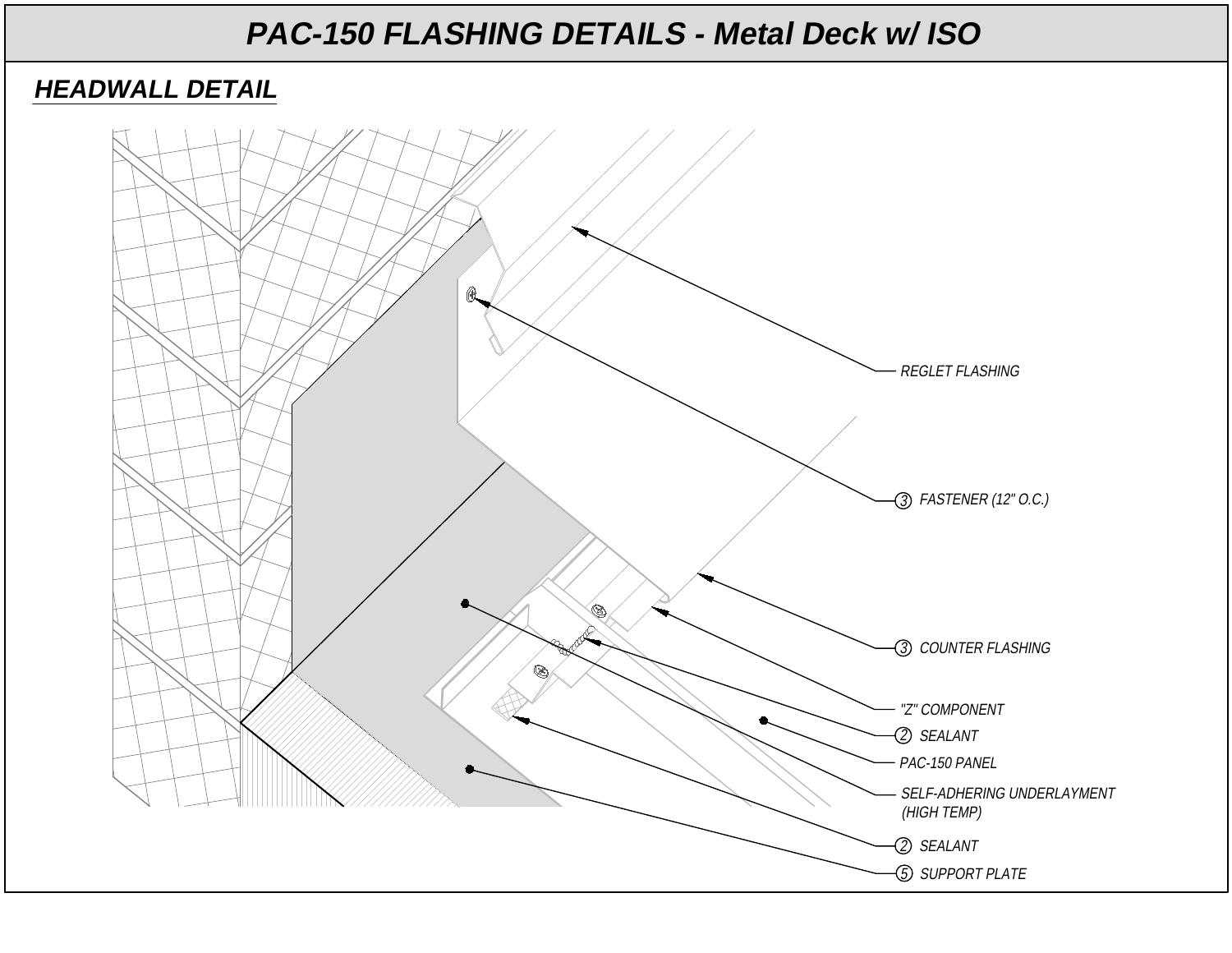### **RAKE WALL DETAIL W/ RECEIVER**

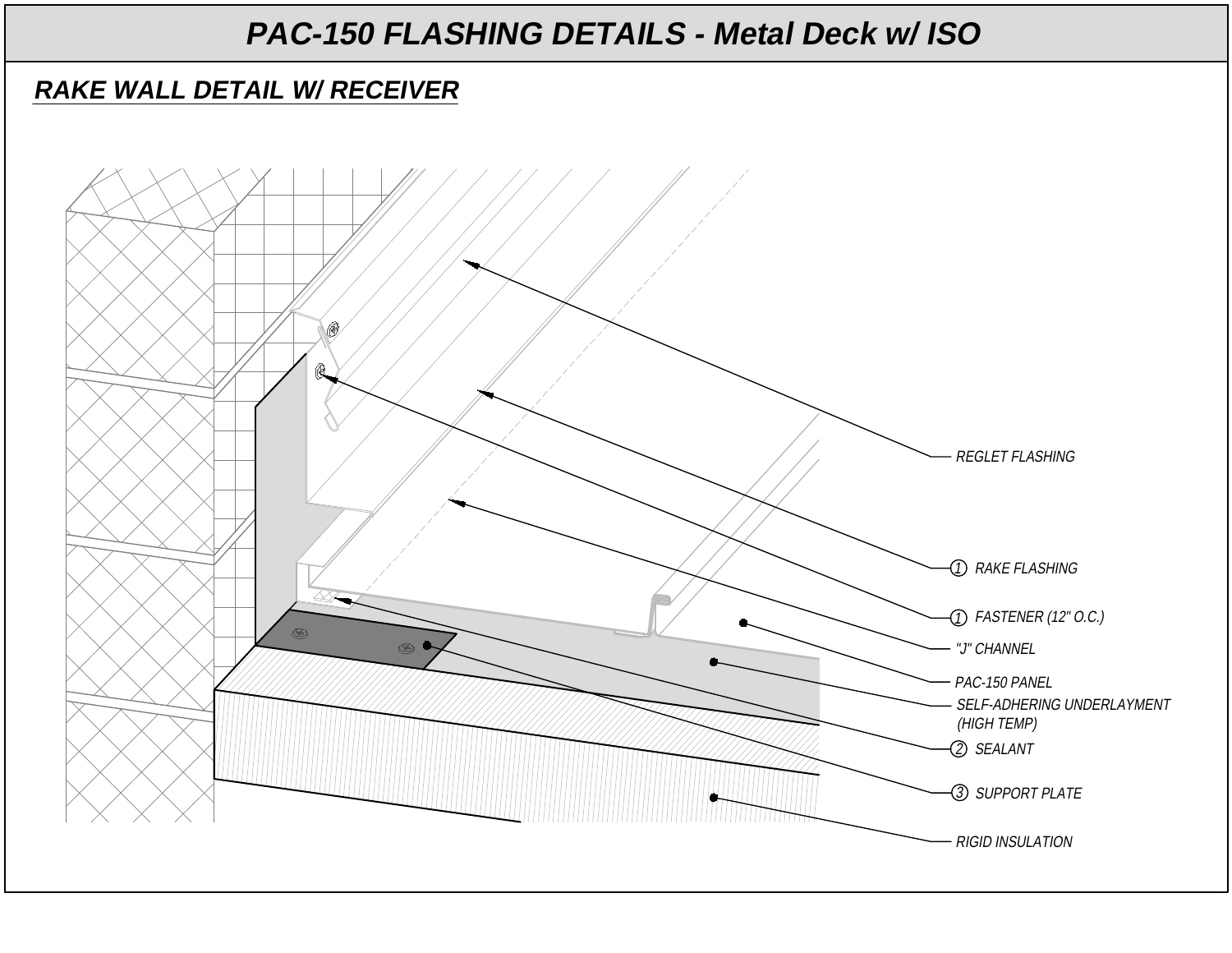### **RAKE WALL DETAIL**

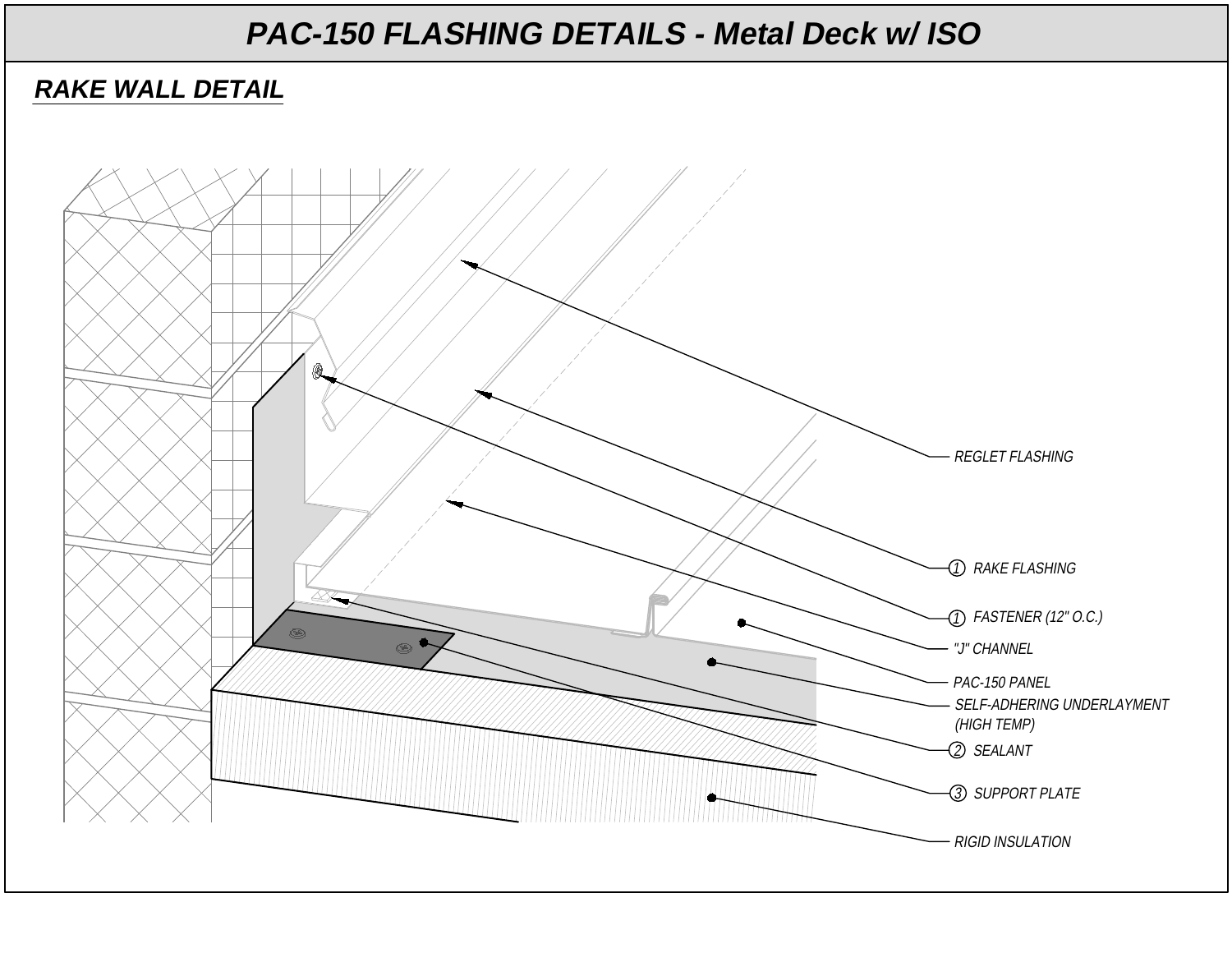### **RAKE WALL w/ FASCIA DETAIL**